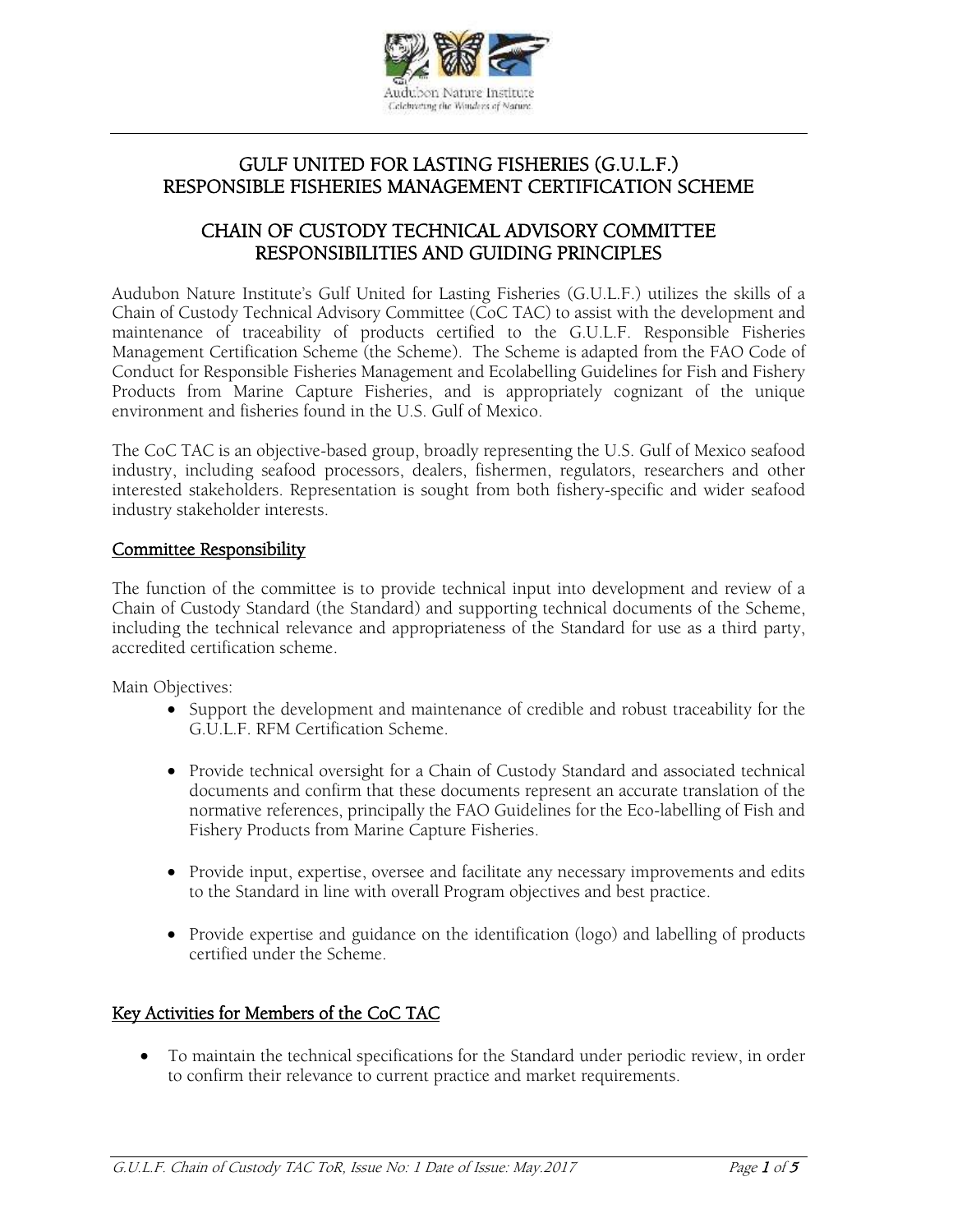- Based on fishery and supply chain insight of Gulf fisheries, provide knowledge, professional judgement and guidance that will contribute to accurate interpretation and alignment of the Standard for assessment purposes.
- Provide advice, by way of proceedings and decisions provided in minutes of meetings, to the Oversight Committee on any amendments considered to be necessary or desirable to ensure the accuracy, relevance and credibility of the program.
- Provide input and advice on documents prepared on the technical interpretation of the Standard used in the assessment process.
- Provide technical oversight to the Standard revisions and supporting technical guidance documentation.

# Guiding Principles

The CoC TAC is appointed by Audubon Nature Institute. Membership will be based on advice, consultation and nominations put forward from fishery managers and seafood industry stakeholders associated with the Scheme. All members will be asked to provide a resume identifying their relevant experience as contribution to the CoC TAC.

The CoC TAC does not have a finite number of seats, but will endeavour to keep to no more than 12 voting members plus a chair. As such, it is not a requirement to appoint all members of the Committee from the outset. The CoC TAC shall be chaired by a member of Audubon Nature Institute's G.U.L.F. Pprogram, who will also hold a voting right. The certification body will be an ex-officio member of the CoC TAC and will not hold a voting right. Other non-TAC personnel from G.U.L.F. may be present, but will not have voting rights.

The membership of the CoC TAC will be such that sufficient representation of the U.S. Gulf of Mexico seafood industry and management is available, including fishermen, seafood processors, regulators, and seafood industry researchers, with selection based on an appreciation of the traceability of certified products throughout the Gulf supply chain.

The CoC TAC representation will be adapted from time to time to ensure it continues to represent the interests of the Gulf seafood industry and areas of broader certification interest.

# Rules of Procedure for the CoC TAC

The normal term of office of the Chair and members of the CoC TAC shall be no more than five years provided that:

- any member of the CoC TAC serving as a representative of an organisation or company shall retire on ceasing to be employed by that organisation or company;
- any member may retire by notice in writing to the Chair of the CoC TAC;
- any person whose term of office expires shall be eligible to be re-appointed to the Committee;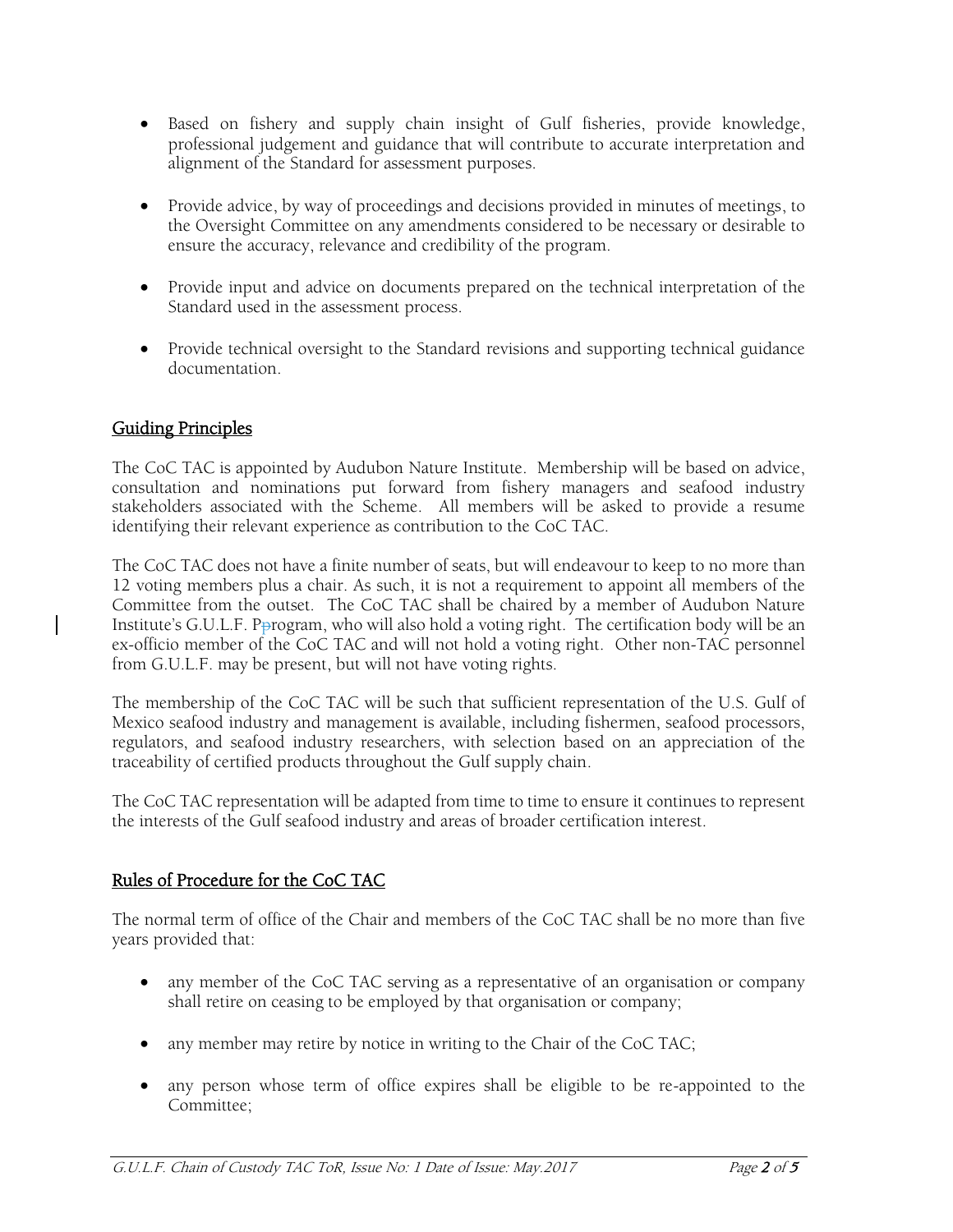- the Chair may ask for an incumbent member to be replaced if the member fails to attend meetings of the CoC TAC regularly.
- Meetings shall be convened by notice in writing (e-mail) to each member at such times as the Chair shall direct and not less than once a year. An appointed Secretary shall be responsible for taking and presenting a correct record of the proceedings at each meeting.
- A Quorum at such meetings shall consist of not less than one-third of the voting members of the CoC TAC.
- The Chair shall confirm the qualifying quorum is present at each meeting.
- Minutes of all meetings will be prepared and circulated at least 24 hours in advance of the next meeting. These minutes will be approved at the next meeting, providing a quorum is present.
- Each member shall have one vote. The Chair or person presiding shall in the event of an equal division have a second casting vote.
- In the absence of the Chair at any meeting of the CoC TAC the Chair shall be taken by a member of the CoC TAC selected by the Chair in advance or, failing which, elected by a majority of those present.
- With the consent of the Chair, specialist advisors may attend meetings of the CoC TAC but they shall not be entitled to vote.

## Confidentiality and Conflict of Interest

Members of the CoC TAC are appointed to support the objectives of a robust and transparent certification scheme. Members should be:

- Willing to contribute to a technical review process and lend their time and expertise without promise of compensation, and able to attend meetings as required;
- Unaffiliated with any public or private entity that will try and leverage decisions based on a private or public agenda;
- Committed to neutrality, transparency and fairness in all dealings with Audubon.
- Cognizant of the sensitive nature of information discussed, such that information, proceedings or findings of the CoC TAC are not disclosed without express permission from Audubon Nature Institute.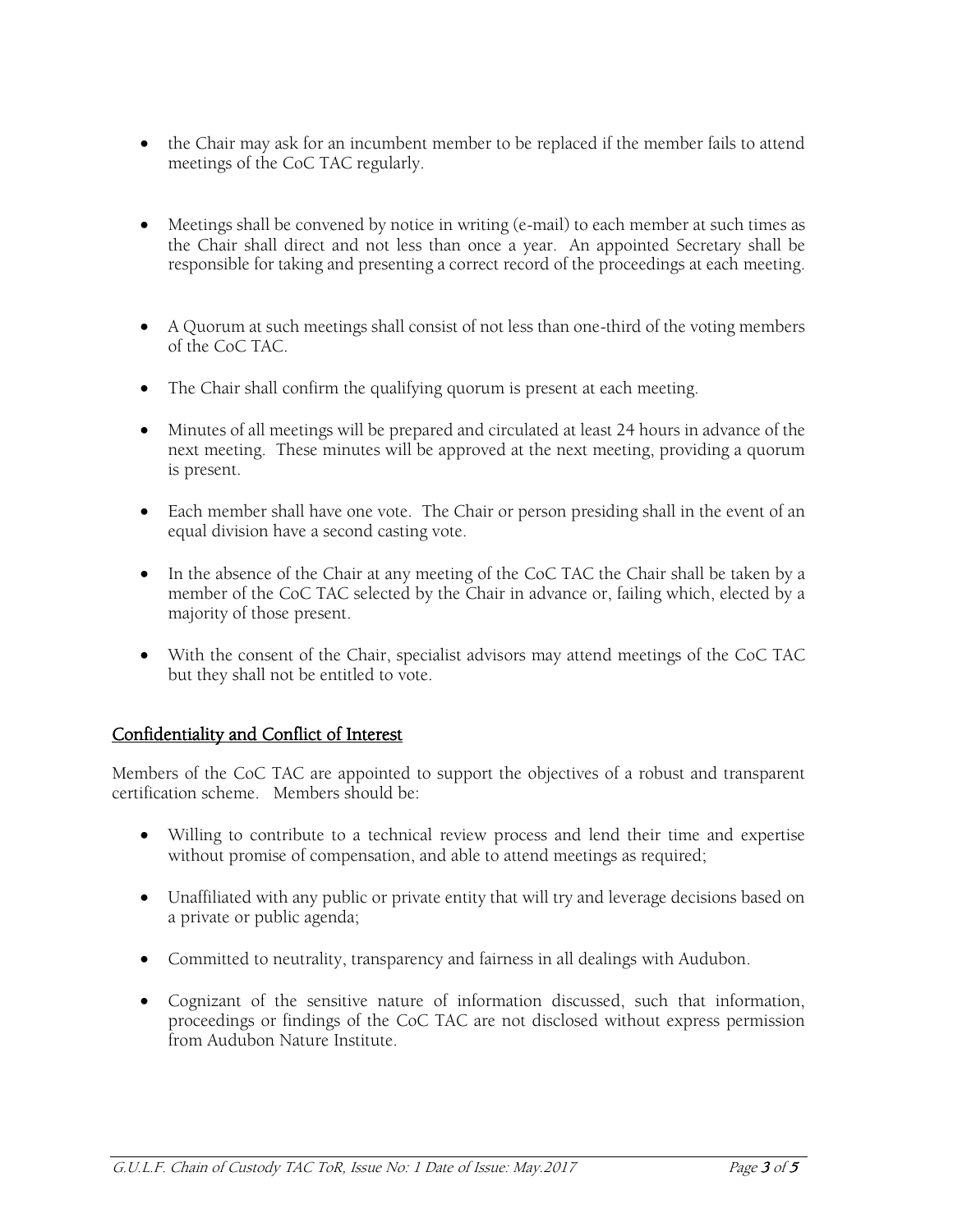Members will be asked to sign an Impartiality Declaration and Confidentiality undertaking. Should a conflict of interest arise, the member is requested to report this to the Chair as soon as reasonably possible. The Chair shall decide on and initiate appropriate action. All such reported conflicts of interest and follow up action agreed shall be recorded on the Committee files.